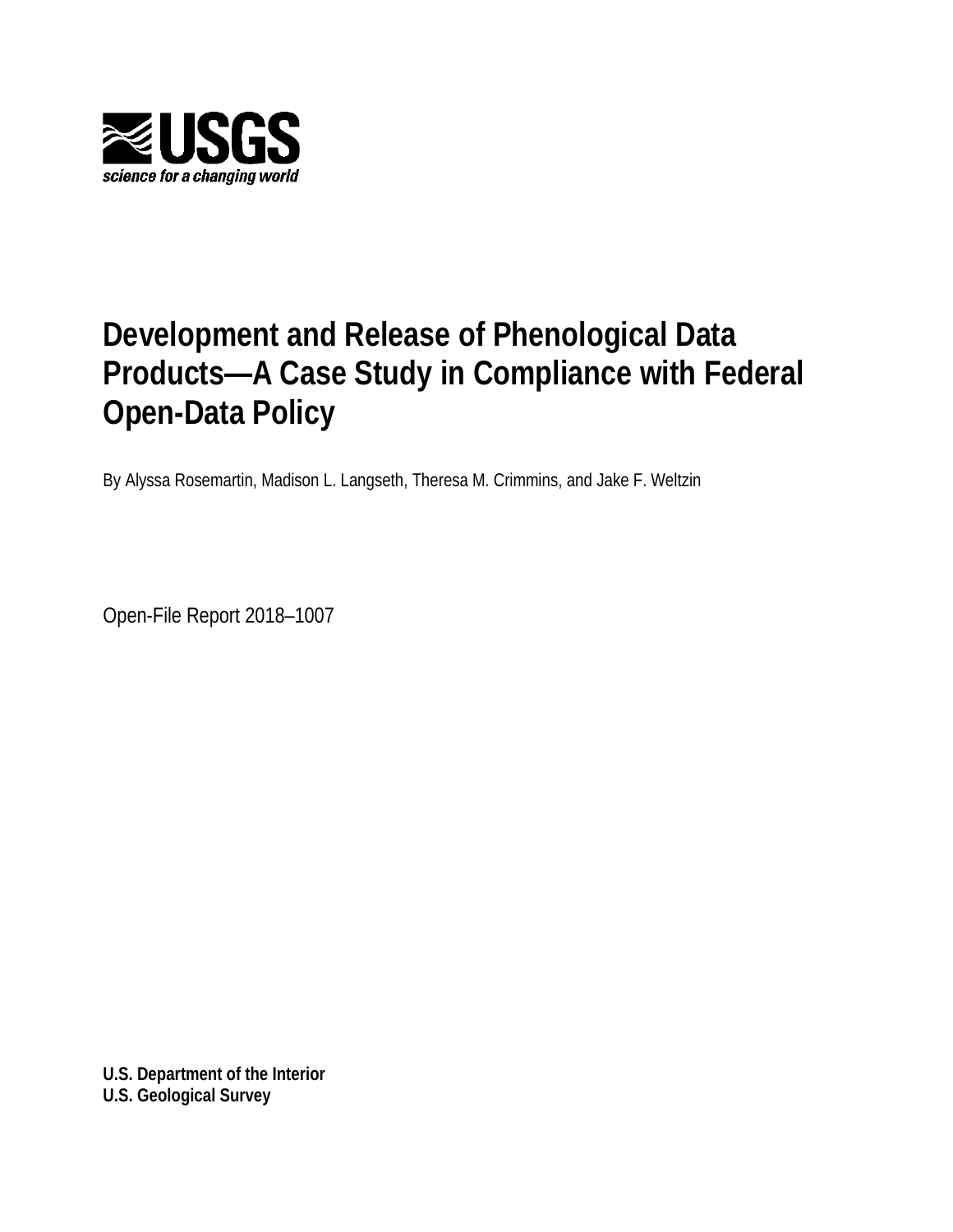### **U.S. Department of the Interior**

RYAN K. ZINKE, Secretary

#### **U.S. Geological Survey**

William H. Werkheiser, Deputy Director exercising the authority of the Director

U.S. Geological Survey, Reston, Virginia: 2018

For more information on the USGS—the Federal source for science about the Earth, its natural and living resources, natural hazards, and the environment—visit <https://www.usgs.gov/> or call 1–888–ASK–USGS (1–888–275–8747).

For an overview of USGS information products, including maps, imagery, and publications, visi[t https://store.usgs.gov/](https://store.usgs.gov/).

Any use of trade, firm, or product names is for descriptive purposes only and does not imply endorsement by the U.S. Government.

Although this information product, for the most part, is in the public domain, it also may contain copyrighted materials as noted in the text. Permission to reproduce copyrighted items must be secured from the copyright owner.

Suggested citation:

Rosemartin, A., Langseth, M.L., Crimmins, T.M., and Weltzin, J.F., 2018, Development and release of phenological data products—A case study in compliance with federal open data policy: U.S. Geological Survey Open-File Report 2018–1007, 13 p., https://doi.org/10.3133/ofr20181007.

ISSN 2331-1258 (online)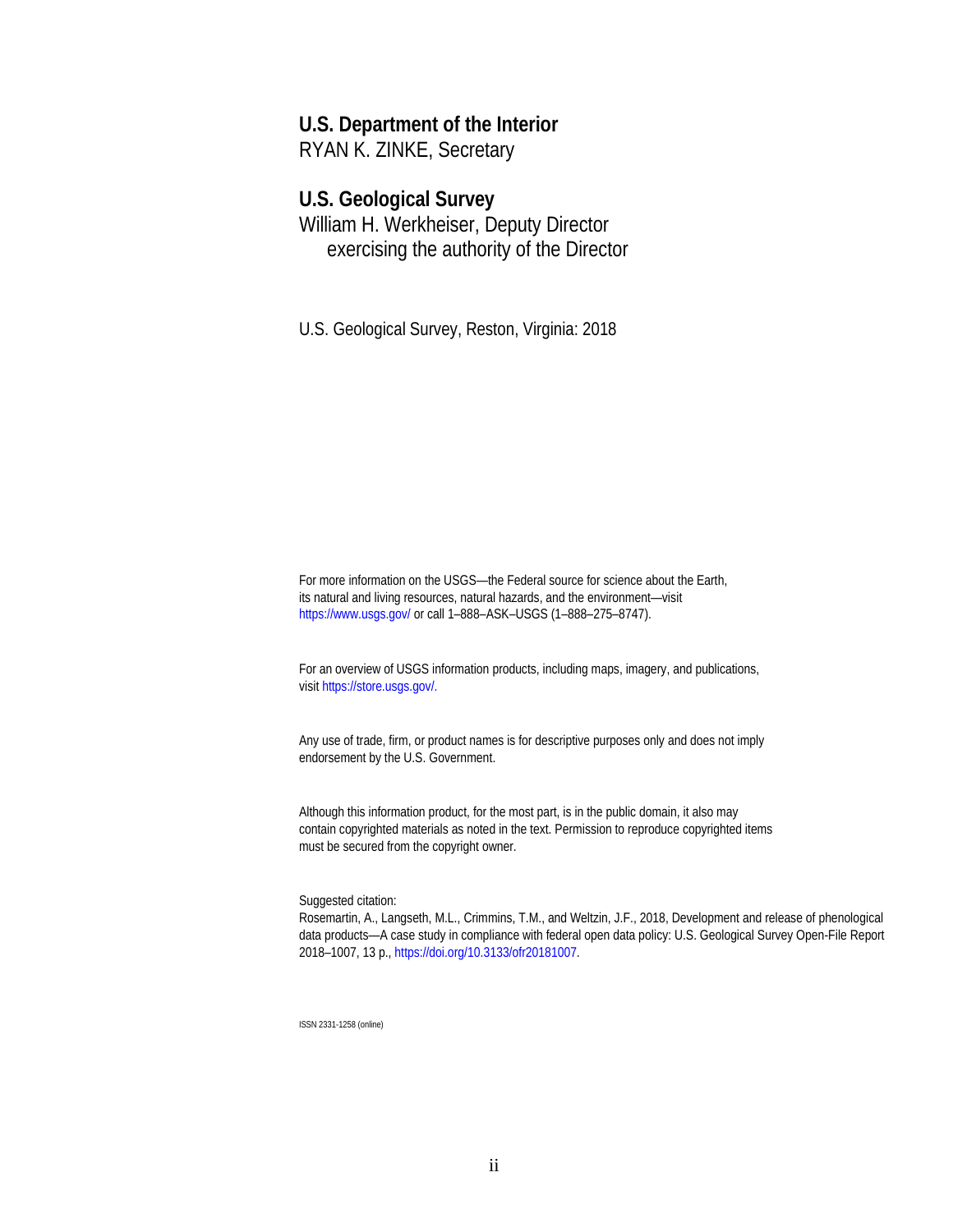## Contents

## Figures

## **Tables**

| U.S. Geological Survey policy requirements based on the Science Data Lifecycle stages 2 |  |
|-----------------------------------------------------------------------------------------|--|
|-----------------------------------------------------------------------------------------|--|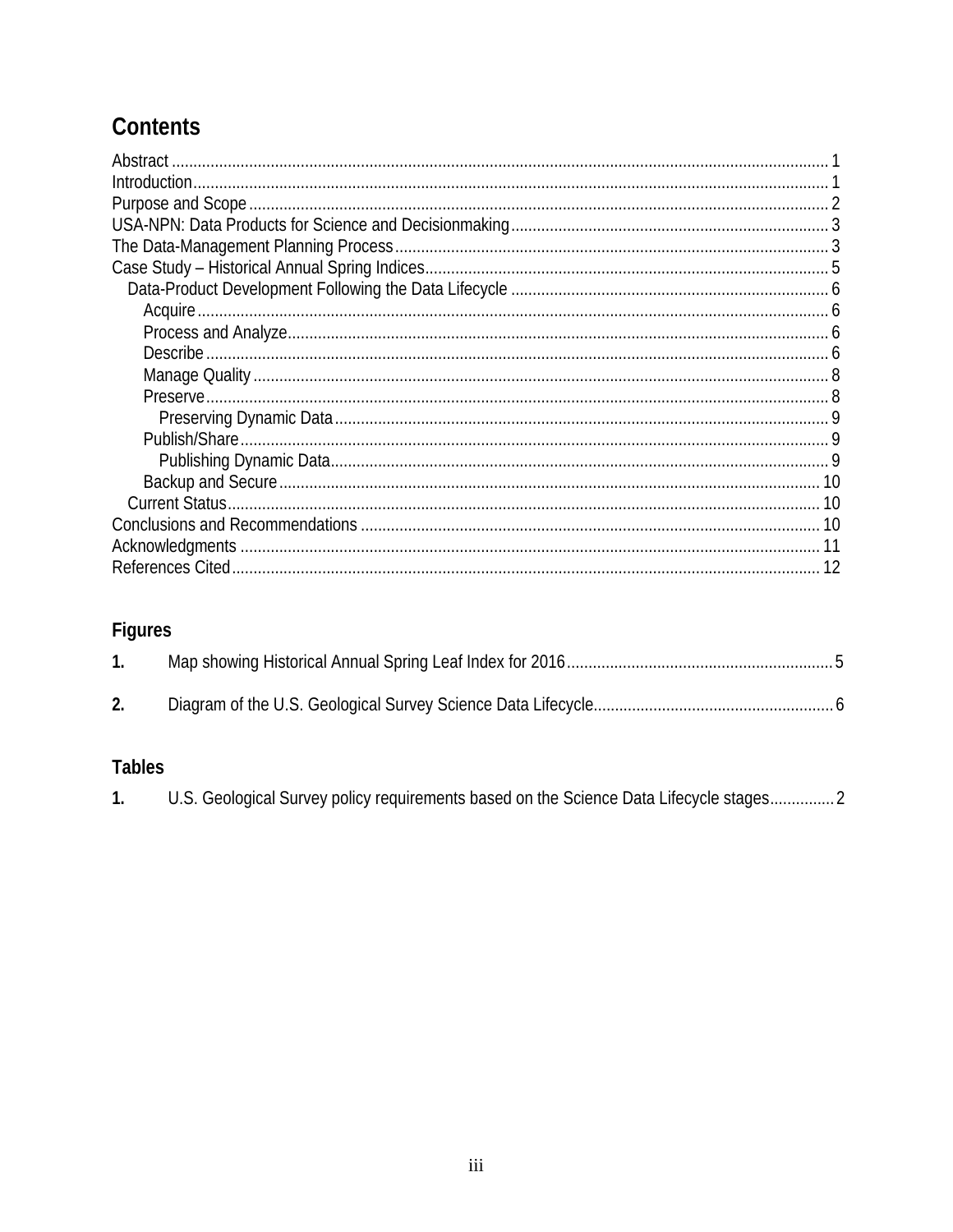## **Abbreviations**

| CDI          | Community for Data Integration                                |
|--------------|---------------------------------------------------------------|
| <b>DMP</b>   | Data management plan                                          |
| DOI          | Digital Object Identifier                                     |
| <b>DPC</b>   | Data Product Catalog                                          |
| <b>FGDC</b>  | <b>Federal Geospatial Data Committee</b>                      |
| <b>FSP</b>   | <b>Fundamental Science Practice</b>                           |
| <b>IPDS</b>  | Information Product Data System                               |
| 0FR          | Open-File Report                                              |
| <b>OGC</b>   | Open Geospatial Consortium                                    |
| <b>OMB</b>   | Office of Management and Budget                               |
| <b>OSTP</b>  | Office of Science and Technology Policy                       |
| <b>PRISM</b> | Parameter-elevation Relationships on Independent Slopes Model |
| $SI-x$       | <b>Extended Spring Indices</b>                                |
| <b>SPN</b>   | <b>Science Publishing Network</b>                             |
| <b>TDR</b>   | <b>Trusted Digital Repository</b>                             |
| URL          | Uniform Resource Locator                                      |
| USA-NPN      | USA National Phenology Network                                |
| <b>USGS</b>  | U.S. Geological Survey                                        |
| <b>WCS</b>   | Web Coverage Service                                          |
| WMS          | Web Map Service                                               |
|              |                                                               |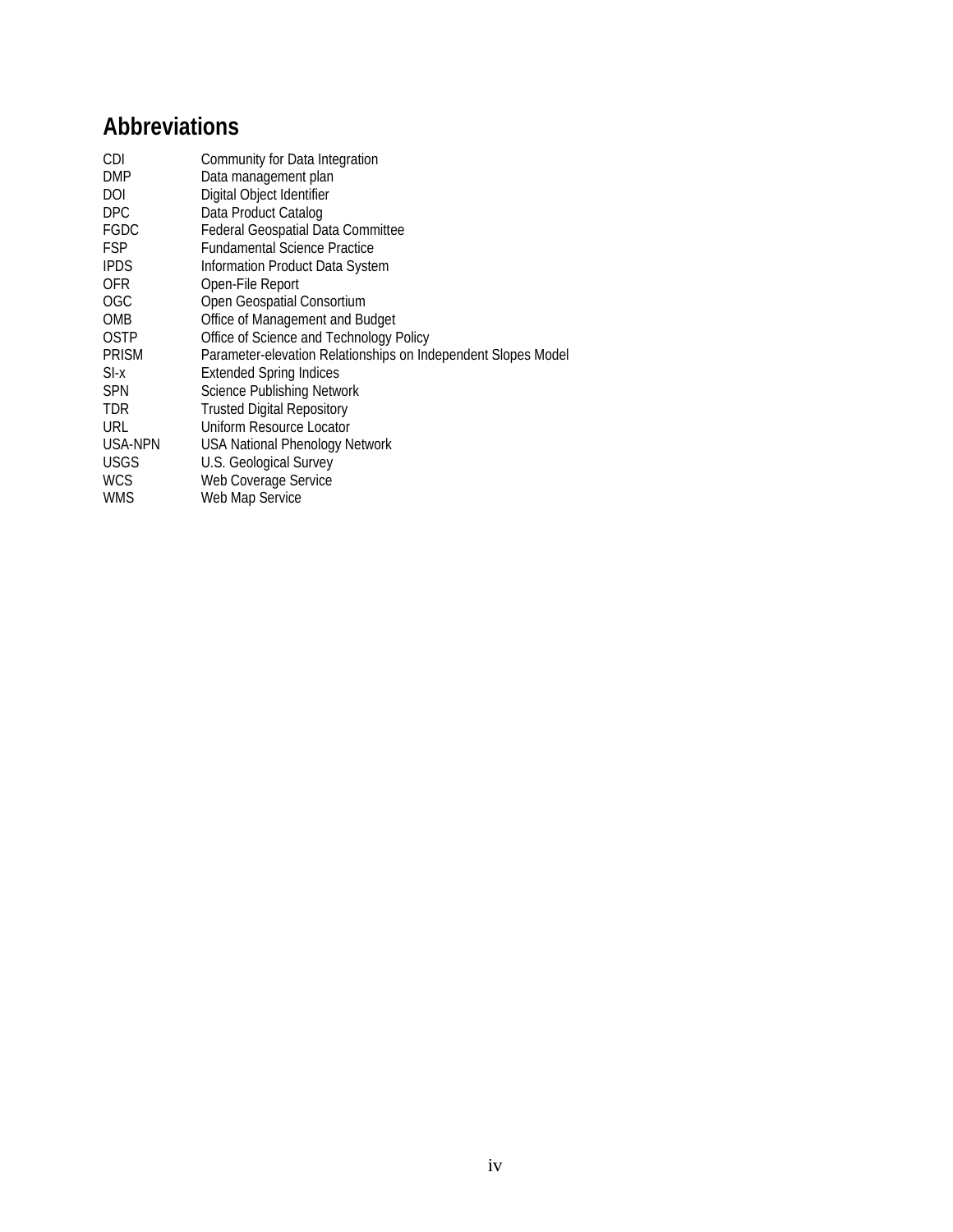# **Development and Release of Phenological Data Products—A Case Study in Compliance with Federal Open Data Policy**

By Alyssa Rosemartin<sup>[1,](#page-4-0)2</sup>, Madison L. Langseth<sup>3</sup>, Theresa M. Crimmins<sup>1,2</sup>, and Jake F. Weltzin<sup>[2,](#page-4-1)3</sup>

## **Abstract**

In Autumn 2015, USA National Phenology Network (USA-NPN) staff implemented new U.S. Geological Survey (USGS) data-management policies intended to ensure that the results of Federally funded research are made available to the public. The effort aimed both to improve USA-NPN data releases and to provide a model for similar programs within the USGS. This report provides an overview of the steps taken to ensure compliance, following the USGS Science Data Lifecycle, and provides lessons learned about the data-release process for USGS program leaders and data managers.

### **Introduction**

As Federal scientists respond to the call for open science in the digital age, new opportunities and challenges are emerging. Open data enables research on new temporal and spatial scales and greatly facilitates replication of results. However, full documentation, peer review, and public release of datasets is costly and not yet common in government, which limits data reuse and the integration of complementary datasets (Sullivan and others, 2016).

The U.S. Geological Survey (USGS) is a leading provider of valuable geospatial data, although historically not all of these data have been made available (that is, discoverable, accessible, and usable) to other programs within or outside of the USGS, limiting the potential to integrate complementary datasets, replicate results, or develop new applications for existing data.

Recent open-data policies from the Office of Science and Technology Policy (OSTP) and the Office of Management and Budget (OMB) require that Federally funded information products (for example, publications) must be made freely available to the public along with the underlying data on which the conclusions are based (Holdren, 2013). In response, the USGS has developed Instructional Memoranda describing requirements for information management that were later codified in the USGS Survey Manual (U.S. Geological Survey, 2017a), the Public Access Plan (U.S. Geological Survey, 2016), and USGS Fundamental Science Practices (U.S. Geological Survey, 2017b). Collectively these documents describe how USGS data should be managed, reviewed, and shared with the public.

<span id="page-4-0"></span><sup>&</sup>lt;sup>1</sup>University of Arizona,

<span id="page-4-1"></span><sup>&</sup>lt;sup>2</sup>USA National Phenology Network

<span id="page-4-2"></span><sup>&</sup>lt;sup>3</sup>U.S. Geological Survey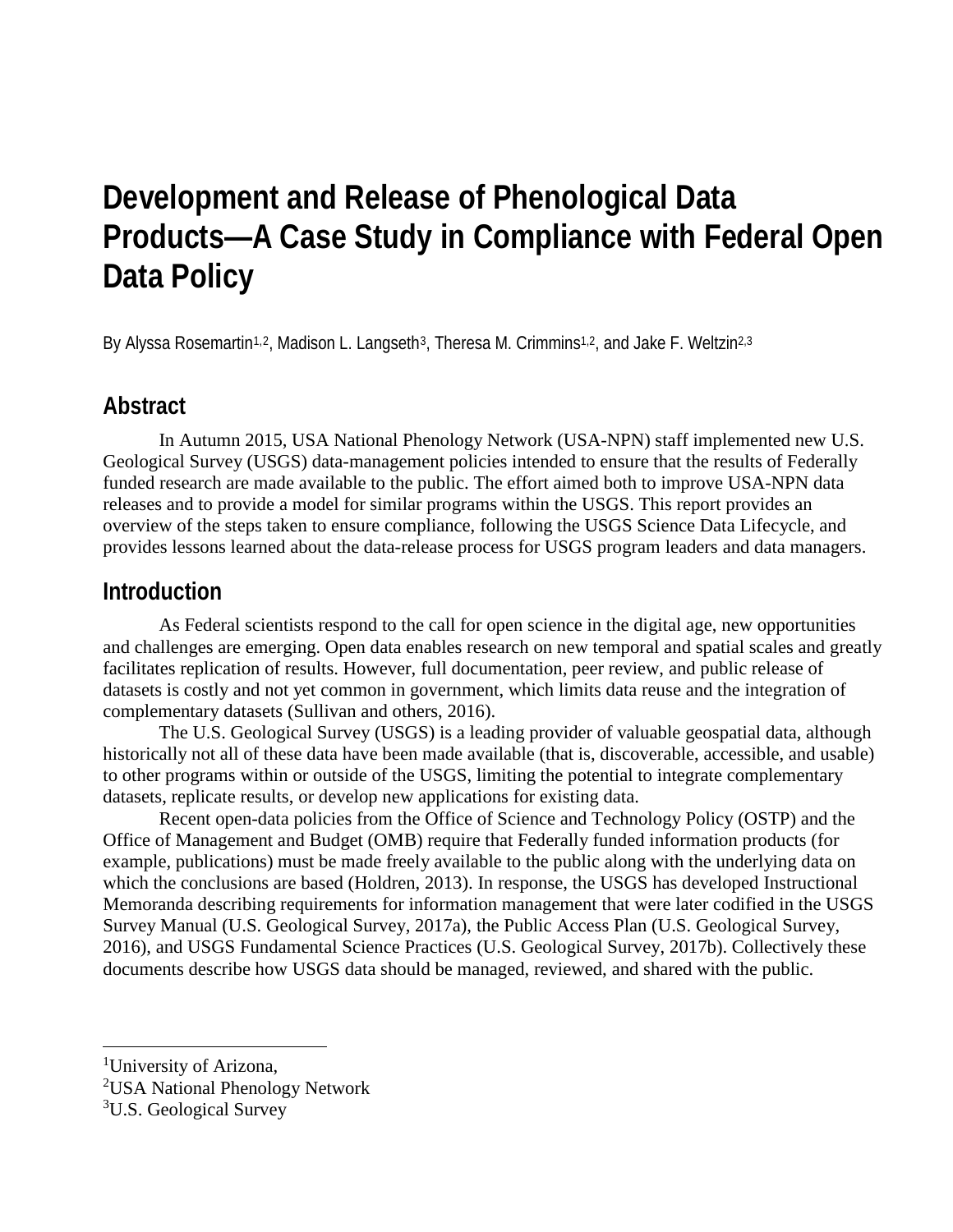## **Purpose and Scope**

The new USGS policies seek to improve discovery, accessibility (including machine readability), integration, and use of data for novel applications in support of the broader USGS mission. However, the actual effort required to reach compliance across scales from projects to the USGS as a whole was unknown. In this report we describe how the USA National Phenology Network (USA-NPN, www.usanpn.org) exercised and tested new USGS data-management policies in the production and delivery of national-scale biodiversity data products, including, from a first-person perspective, the process that we followed and the lessons that we learned in the production of policy-compliant data products. We describe (1) our objectives in creating and implementing data products, (2) the formulation of a data-management plan, and (3) the establishment of workflows to ensure that data releases are compliant with current data-management policy. We offer an "on the ground" perspective that focuses on lessons learned about the data-release process. Specific details concerning USGS datamanagement policies and software tools are presented elsewhere (for example, Chase and others, 2016; Kirk, 2016,) and are outside the scope of this report. We use the USGS Science Data Lifecycle (Faundeen and others, 2013), along with the associated chapters in the USGS Survey Manual (U.S. Geological Survey, 2017a), as a framework for our case study (table 1).

We hope this report will provide inspiration and guidance to other projects and programs as they produce and deliver similar types of data and data products. This purpose is particularly relevant in light of a recent USGS emphasis on creating an "integrated predictive scientific capacity" to produce "powerful new products and services"—including "vulnerability detection and assessment, prediction and forecasting, early warning, and decision support at the scale of decisions"—across scientific boundaries and disciplines (Werkheiser, 2017). Realization of the promise of integrated and predictive science requires a commitment to sound and unified data-management practices.

| <b>Science Data</b><br>Lifecycle Stage | <b>USGS Policy Requirements</b>                                                | <b>USGS Survey Manual</b><br>Reference |
|----------------------------------------|--------------------------------------------------------------------------------|----------------------------------------|
| Plan                                   | Data management plans must be created before initiating a                      | Chapter 502.6                          |
|                                        | project and maintained throughout the project lifecycle                        |                                        |
| Acquire                                | Methods and techniques for acquiring research data must be                     | Chapter 502.6                          |
|                                        | planned and documented to ensure that USGS scientific                          |                                        |
|                                        | findings are verifiable. Agreements with                                       |                                        |
|                                        | collaborators/partners and vendors must be created to                          |                                        |
|                                        | clarify data ownership responsibilities                                        |                                        |
| Process and Analyze                    | Processing methods and data analysis techniques must be<br>documented          | Chapter 502.6                          |
| Describe*                              | FGDC-compliant metadata must accompany all released data                       | Chapter 502.7                          |
| Manage Quality*                        | Quality assurance checks must be made throughout the<br>science data lifecycle | Chapter 502.6                          |
| Preserve                               | Data must be preserved in accordance with Federal archiving<br>policy          | Chapter 502.9                          |
| Publish/Share                          | Data supporting scholarly conclusions must be reviewed,                        | Chapter 502.8                          |
|                                        | approved, and released free of charge to the public                            |                                        |
| Backup and Secure*                     | Backup copies of data must be maintained to allow recovery                     | Chapter 502.6                          |
|                                        | from loss                                                                      |                                        |

**Table 1.** U.S. Geological Survey (USGS) policy requirements based on the USGS Science Data Lifecycle stages (see fig. 2).

\*These stages are treated in the USGS Science Data Lifecycle as continual processes, alongside the six linear steps in the cycle. In this table, they are inserted in the order where they fit in our process of compiling and delivering data for this case study.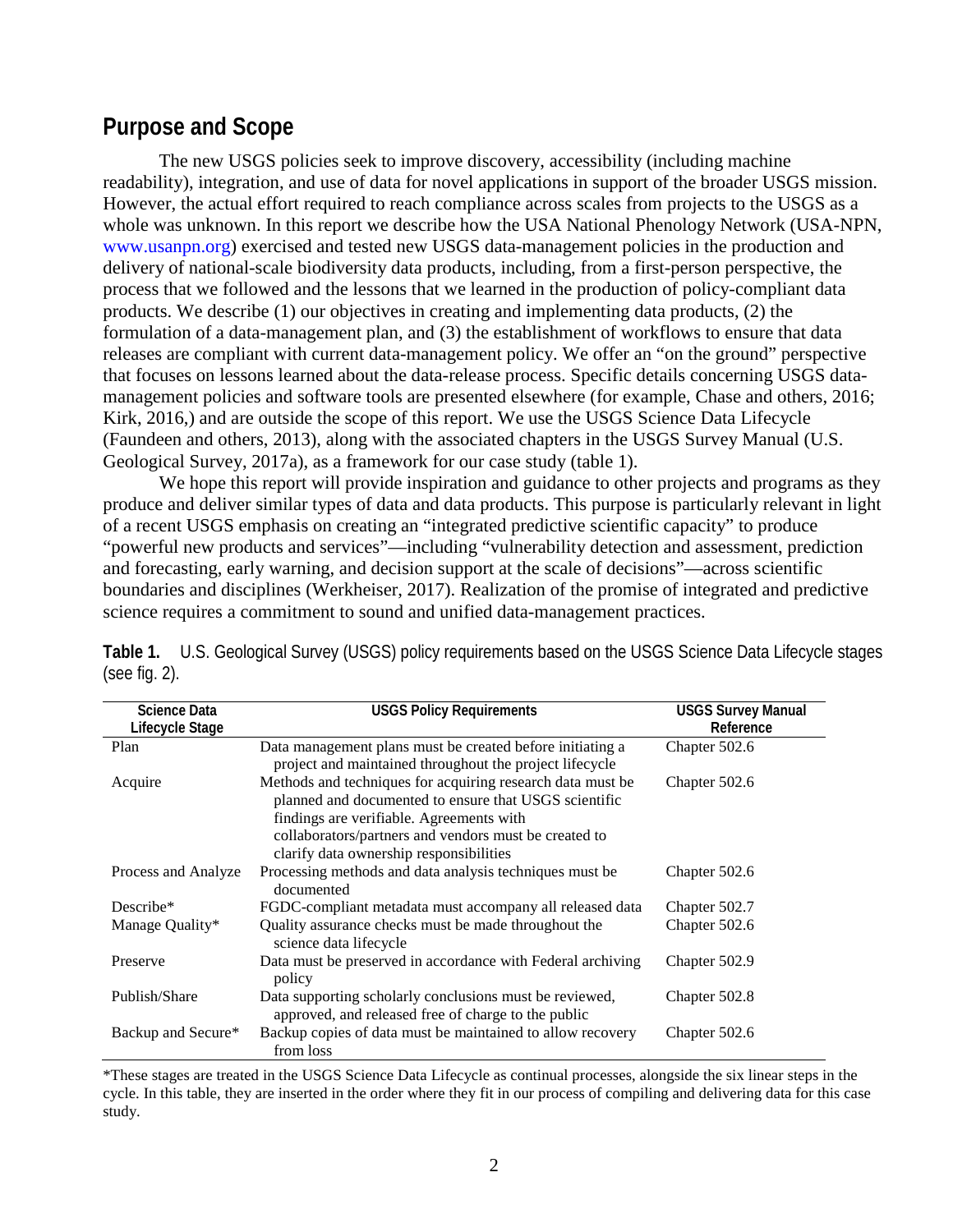## **USA-NPN: Data Products for Science and Decisionmaking**

The mission of the USA-NPN—which was established by USGS in 2007 and has since then operated in collaboration with University of Arizona—is to collect, store, and share phenological data, data products, and information in order to advance science and support natural-resource decisionmaking. The USA-NPN provides an excellent case study for examining issues related to data release, given its unique status as a Government-academic partnership that because of major Federal funding is required to conform to USGS data-management policies.

Data management and delivery at the USA-NPN is accomplished by six staff members (3.5 fulltime equivalents) who coordinate data-product delivery, manage databases, write code, test new data products, write documentation, communicate with stakeholders, and ensure compliance with internal and external policies. The USA-NPN maintains a database containing more than 12 million records of organismal plant and animal phenological data from across the United States spanning the period from 1956 to the present. These data—collected according to standardized protocols (Denny and others, 2014) by various contributors, including scientists, resource managers, and citizen-scientists—are contributed to the USA-NPN by way of an online program and user interface called Nature's Notebook (www.naturesnotebook.org). In turn, these data are used to create various value-added data products, or synthetic datasets with defined applications, in support of scientific discovery and decisionmaking at local to national scales (USA National Phenology Network, 2016b).

Here, we outline our planning process and the workflows we established for the production and release of dynamic gridded data products, particularly historical, contemporary, and short-term forecasted predictions of leafout and flowering for several plant species (Crimmins and others, 2017). These products are operational (that is, continuously produced, improved, and documented) and designed to support phenological research and natural-resource-management decisionmaking under changing environments (Ault and others, 2015; McCabe and others, 2013; Monahan and others, 2016). The USA-NPN publishes a total of 10 such products, including 56 subproducts. For the purpose of this report, we track the creation of a single data product entitled "Historical Annual Spring Indices", which is described in more detail as part of the case study below.

## **The Data-Management Planning Process**

Because planning is a foundational step in the USGS Science Data Lifecycle (Faundeen and others, 2013) and USGS policy requires that data-management plans be created and maintained throughout the project lifecycle (table 1), in this section we describe our experience with datamanagement planning as a context for the case study described in the next section.

We take a broad approach to data management planning, including (1) a Data Management Plan (DMP) that contains an inventory of all source data, software, and models, referencing (2) our Data Product Catalog (DPC; USA-National Phenology Network, 2016b) for an inventory of our data products; and (3) a Data Lifecycle Best Practices document that details knowledge of data-management processes. Together, the DMP and DPC enable us to review all data-related components and ensure compliance. The DPC is appropriate for our stakeholders to evaluate available and forthcoming data products relevant to their interests. The Data Lifecycle Best Practices document serves our current and future staff in managing data effectively.

In January 2016, as part of a proposal to the Community for Data Integration (CDI) competitive grants program, we created a DMP for our gridded data products. Later that year, we created a separate DMP to include all USA-NPN data products and software tools (USA-National Phenology Network 2016a), which brought us into compliance with USGS policy (Survey Manual, chap. 502.6). The USA-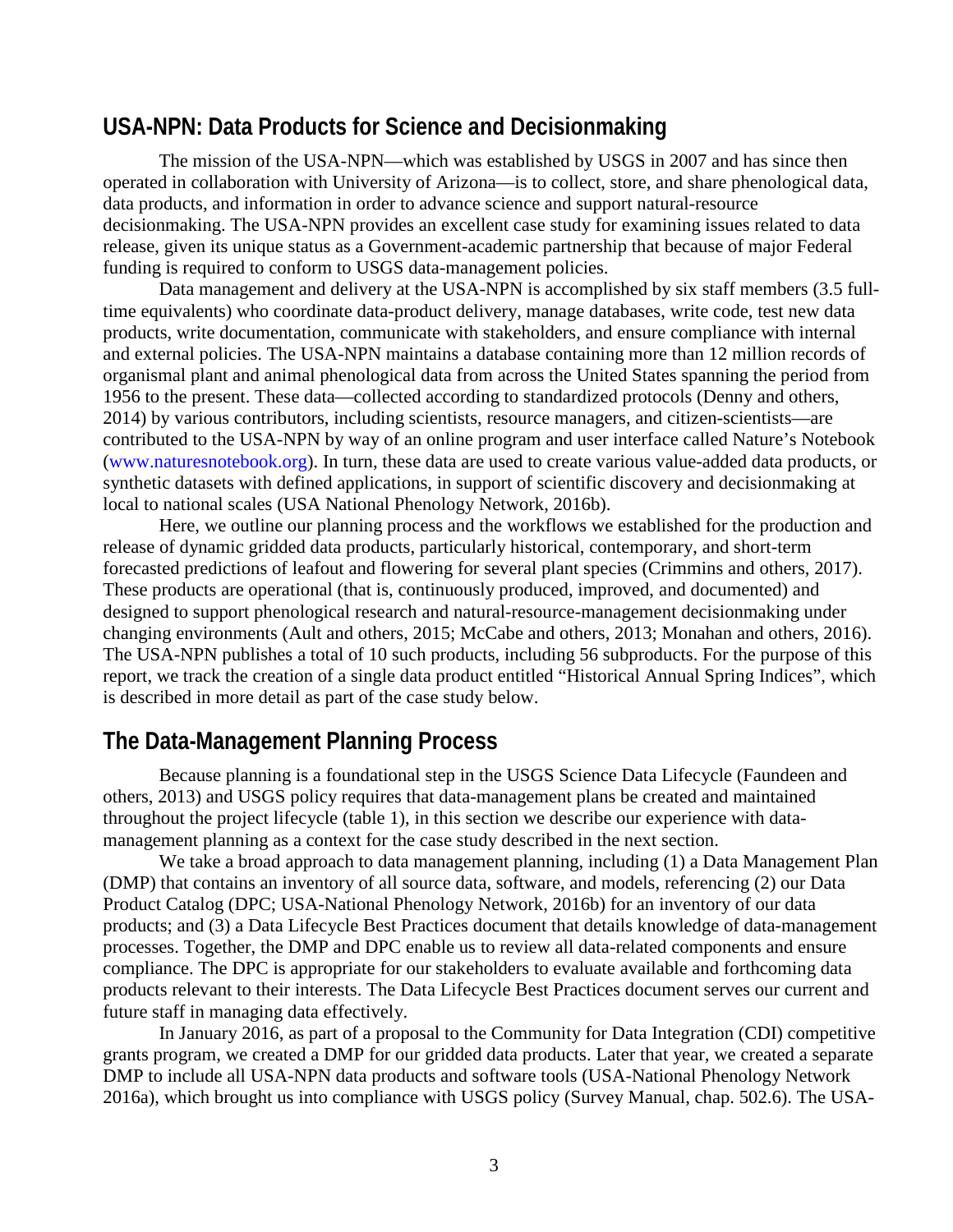NPN DPC outlines plans for the production and release of observational, modeled, and integrated data products. This DPC is a guiding document to focus our efforts and to inform stakeholders about our plans for the release of various data products. We maintain an updated version of the DPC on our website (https://usanpn.org/pubs/reports#USA-NPN\_Technical\_Series).

We also created an internal document entitled "Data Lifecycle Best Practices" that details our current thinking about compliance, issues, and decisions related to data management and policy compliance. Whereas the DMP and DPC describe data products and software tools, the Data Lifecycle Best Practices document centers on process and orients staff to the required steps in creating new data products.

Throughout the data-management planning process, we learned that a "data management plan" can consist of any number of documents or resources. The most important consideration for formulating a data-management plan is ensuring that it is aligned with a project team's structure and workflows. Our planning process resulted in multiple documents rather than a single document because we have multiple audiences and levels of detail as required for different purposes. All data-management documents are considered living and are updated once or twice annually as plans evolve. To meet the requirements for planning in the USGS Survey Manual (chap. 502.6), only a DMP is needed. We developed the DPC and the Data Lifecycle Best Practices document to best meet the needs of external data users and staff, respectively.

We found the data-management planning process a bit cumbersome at first. Because our team is small, we have ready access to the software codebases and an awareness of the source data underlying our various products. Furthermore, we are experienced data-management professionals who know what is involved in initiating a new project. Therefore, we did not spend much time writing down readily available information. Our Information Technology Coordinator found the CDI DMP template's tabular format with standard categories (for example, quality checks, restrictions) awkward because the scale of the categories did not align with our data. In some cases, the category did not apply; and in others, a more comprehensive response was needed. As a potential alternative, our Information Technology Coordinator proposed writing a paragraph for each product to include all applicable categories. Our Data Product Coordinator noted that the planning process was somewhat complicated by the number of documents describing data products (for example, the DPC and various DMPs); however, once we organized all our documentation, we realized unforeseen efficiencies. For example, when the final progress report on the CDI grant was due, we simply extracted the required details from our DMP.

Ultimately, we found that although our data-management planning documents seemed unnecessary at first, they were useful as communication tools and provided a framework for organizing and prioritizing compliance. For example, all staff members involved in the project could readily determine whether or not metadata were available for all products and could assess at a glance the parties responsible for each aspect of our data-management activities. USA-NPN staff who were not involved in the creation of the products found the documents useful for understanding the suite of new software tools and for finding the context for the various acronyms used in meetings. The staff also see value in the planning documents for handling instances of turnover; new staff will have important information about our infrastructure and processes. Although having a suite of related documents can be cumbersome, we are finding that each document is suited to its purpose and audience, and with the combined set we are able to communicate with our stakeholders and achieve compliance.

Data-management planning provides the broad context for USA-NPN data assets and their current status. The details of compliance with the next steps in the data lifecycle are illustrated by using a case study in the following section (see table 1; Faundeen and others, 2013).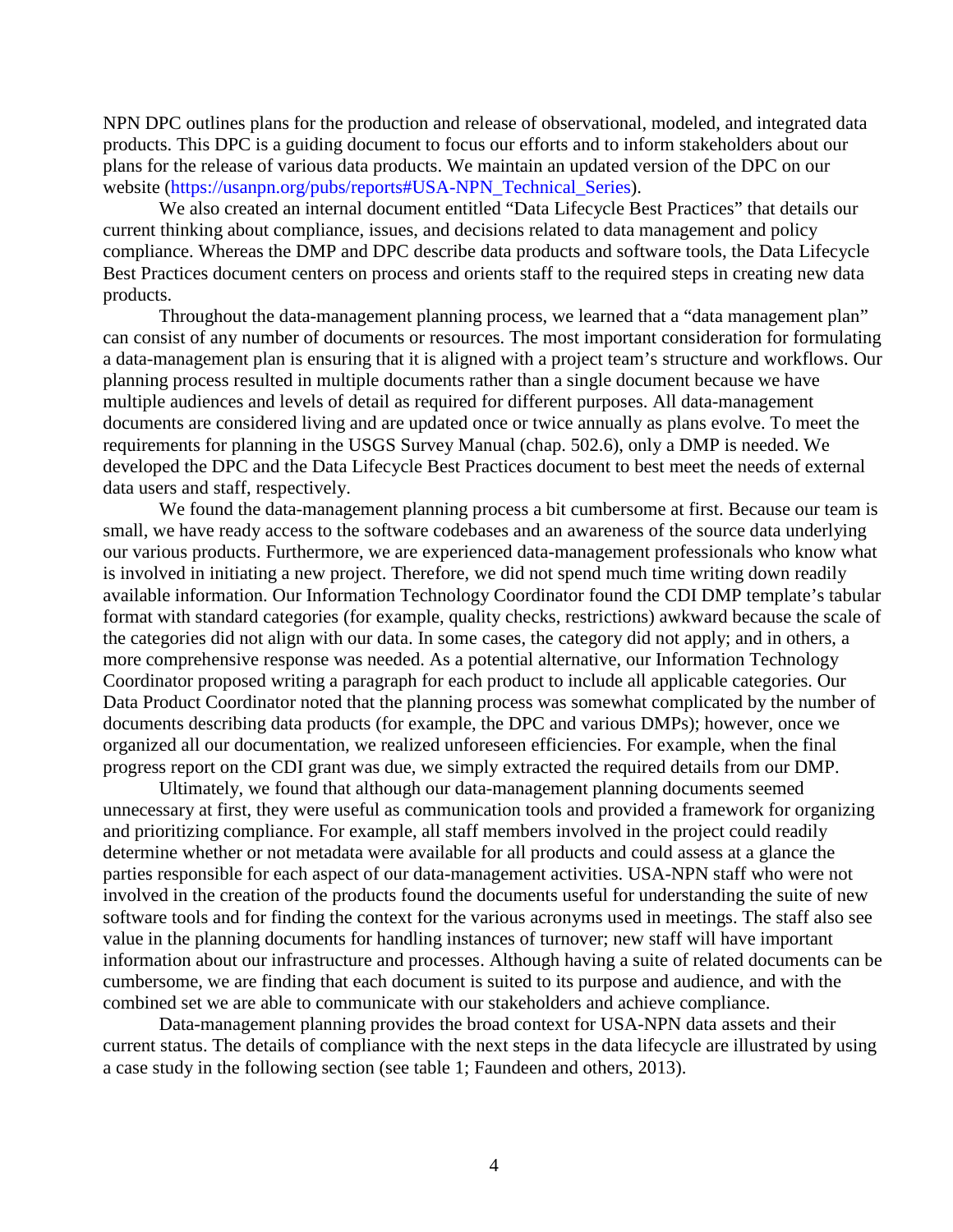## **Case Study – Historical Annual Spring Indices**

The USA-NPN produces and delivers various climatologic and phenological gridded (raster) data products, including modeled leafout and flowering for several plant species, at a daily time step and 4-kilometer (km) resolution for the Continental United States and 1° resolution for Alaska (Crimmins and others, 2017). For the purpose of this report, we describe the production of a single data product, the Historical Annual Spring Indices (fig. 1), within the context of the data lifecycle (fig. 2).



**Figure 1.** Map showing Historical Annual Spring Leaf Index for 2016, accessed using the USA-NPN Visualization Tool. Each 4-kilometer grid cell on the map is shaded to represent the predicted day of leafout, based on the Spring Leaf Index (Crimmins and others, 2017). During the current year, the map is updated daily, whereas the historical data product (shown here) shows final model output for the year.

Readily available data and information on phenologic patterns support resource managers in timing such actions as treating invasive species, operating visitor facilities, and scheduling seasonal events (for example, flower festivals, autumn leaf-viewing; Monahan and others, 2016). The Extended Spring Indices (SI-x) are models predicting the "start of spring" at a given locality (Schwartz and others, 2006, 2013) and are curated and run by the USA-NPN. The SI-x models were constructed from historical observations of the timing of first leaf and first bloom in cloned lilacs and honeysuckles, as well as from daily observations from nearby meteorologic stations, to determine the weather conditions (growing degree days and warm periods, generated from daily minimum and maximum temperatures)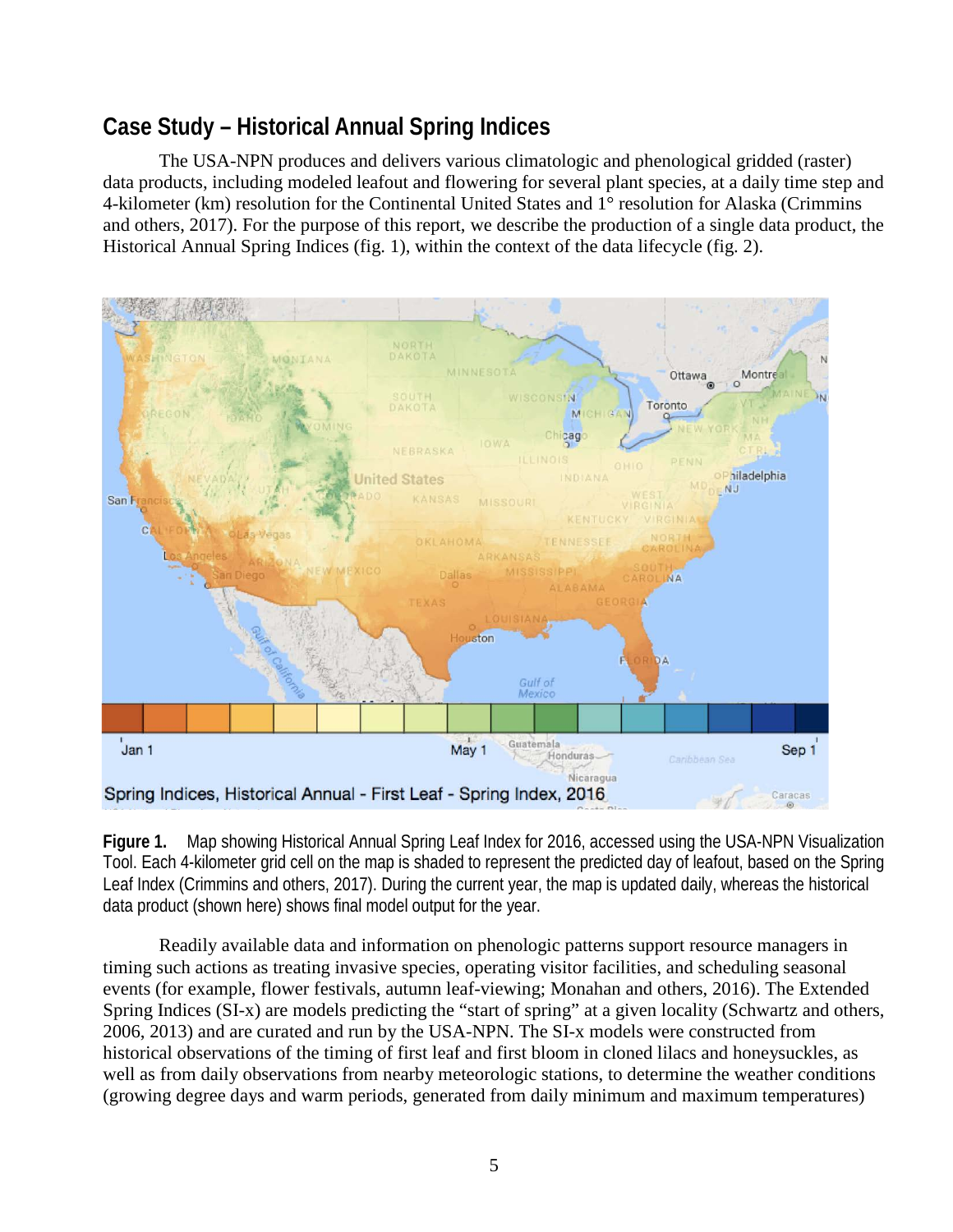that precede spring leafout and bloom for a wide range of plants (Schwartz, 1997; Schwartz and others, 2006, 2013). The Historical Annual Spring Indices consists of gridded layers of the SI-x leafout and bloom dates at 4-km resolution across the Contiguous United States, from 1981 to the previous year. (We update this product when the underlying gridded temperature data become available, after the close of each calendar year.) Additional details for all aspects of production and delivery of this and associated data products were provided by Crimmins and others (2017).



#### **Figure 2.** Diagram of the U.S. Geological Survey Science Data Lifecycle (Faundeen and others, 2013).

#### **Data-Product Development Following the Data Lifecycle**

#### Acquire

The USGS requires that the methods and techniques for acquiring research data be planned and documented to ensure that USGS scientific findings are verifiable. Agreements with collaborators, partners, and vendors must be created to clarify data-ownership responsibilities (table 1). The data required for producing the Historical Annual Spring Indices are daily minimum and maximum temperature for the United States. We selected the Parameter-elevation Relationships on Independent Slopes Model (PRISM) as the data source, given the high-resolution gridded products available from 1981 to the present (PRISM Climate Group, Oregon State University, 2015). These datasets are freely available and no data-sharing agreements were required.

#### Process and Analyze

USGS policy requires that processing methods and data-analysis techniques be documented (table 1). We established a workflow, implemented in the Python programming language, which downloads minimum and maximum temperature data from the PRISM Climate group (PRISM Climate Group, Oregon State University, 2015) and generates SI-x values for the Historical Annual Spring Indices. The raster data generated by these scripts are loaded in a PostGreSQL database with PostGIS support. Geoserver, an Open Geospatial Consortium (OGC)-compliant web application, is then used to access the database and present these data using Web Map Service (WMS) or Web Coverage Service (WCS) endpoints. The source codes for these tools are available on both GitHub (https://github.com/usa-npn/gridded\_models) and Bitbucket

[\(https://my.usgs.gov/bitbucket/projects/CDI/repos/phenology-maps-workflow/browse\)](https://my.usgs.gov/bitbucket/projects/CDI/repos/phenology-maps-workflow/browse) repositories.

#### Describe

USGS policy requires that Federal Geospatial Data Committee (FGDC)-compliant metadata accompany all data releases (table 1). We documented the methods used to generate the gridded products in an Open-File Report (OFR) describing the suite of gridded products, including the Historical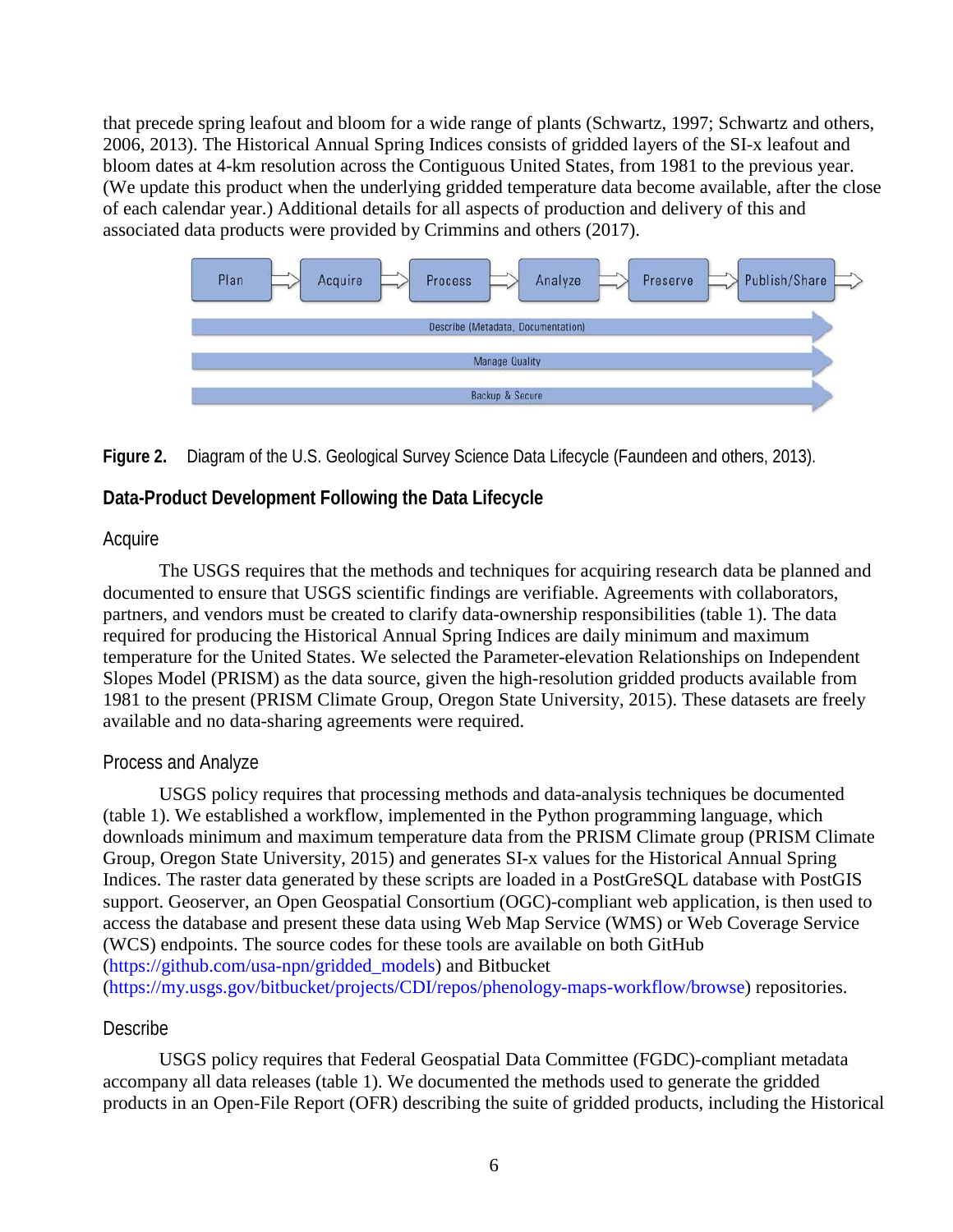Annual Spring Indices (Crimmins and others, 2017). The report details each data-product layer, with scientific justification, algorithms, technical specifications, and instructions for access, including workflow processing and quality-control measures. To aid in communication, we provided introductory information about the suite of products in a Technical Information Sheet (https://www.usanpn.org/files/reports/USA-NPN\_AGDD-and-SiX.pdf) and created a landing page (https://www.usanpn.org/data/spring\_indices) on the USA-NPN Website, which describes and provides examples of all gridded products.

We authored FGDC-compliant metadata for the layers by using the USGS Metadata Wizard (https://www.sciencebase.gov/metadatawizard) and reviewed the metadata in desktop text-editing programs, using GitHub to share and compile changes. We relied on an FGDC interactive graphic [\(https://www.fgdc.gov/csdgmgraphical/index.html\)](https://www.fgdc.gov/csdgmgraphical/index.html) to better understand the FGDC standard. Writing FGDC metadata encouraged us to reexamine our information-management practices. For example, because the FGDC metadata standard calls for information on use constraints and attributions, we examined our terms of use (https://www.usanpn.org/terms), which governs products and information delivered via our website, and found no need for changes.

We created FGDC-compliant, layer-level metadata that can be used by researchers to autopopulate field names and other descriptive information in a GIS environment. Layer-level metadata files exist for historical annual leafout and bloom layers (as well as for other layers not detailed here; see Crimmins and others, 2017). To facilitate product discovery, we also created a metadata file that describes the full suite of SI-x products. This metadata file was submitted to the USGS Science Data Catalog, a comprehensive USGS metadata catalog. From the Science Data Catalog it is harvested by the Ecosystems Website (ecosystems.data.gov). The layer-level metadata files reference this suite-level file, and vice versa; however, the individual metadata files were not submitted to the Science Data Catalog, because they are not targeted at data discovery. Instead, the layer-level metadata files, which are most useful to data end users, are hosted on USA-NPN's Webserver, are referenced by Geoserver, and are readily available from a Geoserver Request Builder (http://usanpn.org/geoserver-request-builder/).

Proper documentation of a dataset includes a suggested citation. Several years ago, we settled on a citation format for dynamic datasets that supports human traceability (see Preserve section below for further discussion of machine-traceable identifiers). Following DataONE (2016) and Earth Science Information Partners (2016) guidelines, we request that researchers include dataset search parameters and date accessed in each citation (see USA-NPN Data Use Policy; https://usanpn.org/terms#DataUse). For gridded products, the citation request also includes a parameterized Uniform Resource Locator (URL) for the Geoserver Request Builder software tool, which opens with the filters set to replicate the download, enabling a researcher to both download the referenced dataset and explore related data. An example requested citation for the SI-x, Bloom Index for 2016 follows:

USA National Phenology Network. 2017. Spring Indices, Historical Annual (1981-Previous Year) - First Bloom - Spring Index, Year: 2016. Region: 49.9375°,-66.4791667° (UR), 24.0625°,- 125.0208333° (LL). http://data.usanpn.org/geoserverrequest-builder?service=wms&layer=si-x:average\_bloom\_prism&year=2016&format=image/png&proj ection=4269&width=1700&height=800&colors=1. USA-NPN, Tucson, Arizona, USA. Data set accessed 2017-8-2. [http://doi.org/10.5066/F7XD0ZRK.](http://doi.org/10.5066/F7XD0ZRK)

Unlike many Federal data-management groups, we opted to use institutional rather than individual authorship. Staff members are funded primarily to compile and deliver operational datasets and accordingly are not rewarded for dataset citations tied to individuals. Although datasets themselves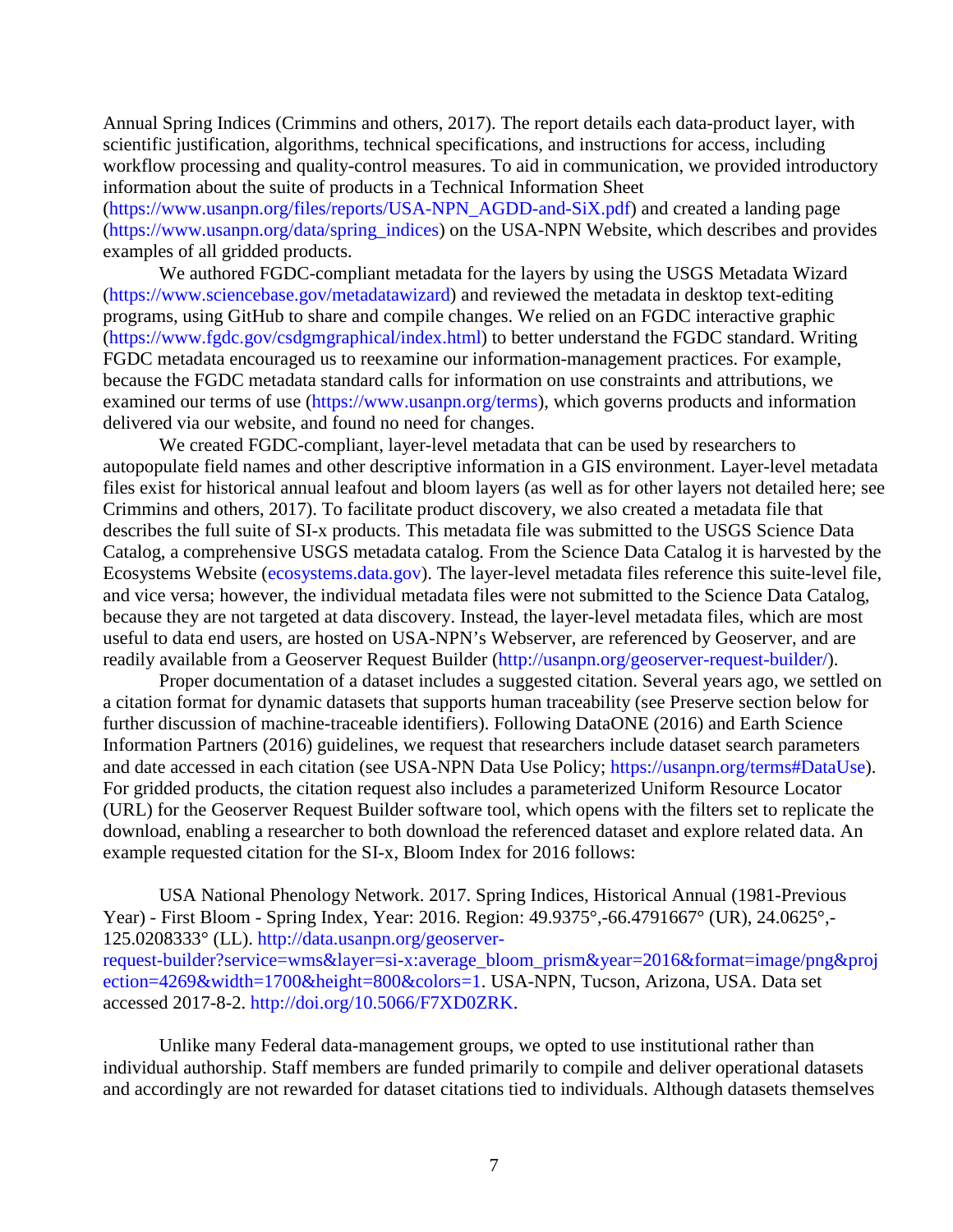are not authored by individuals, staff do author publications on the creation, storage, and synthesis of USA-NPN products, allowing for recognition of individual contributions.

Perhaps more importantly, much of the value of the USA-NPN's observational datasets is created by thousands of citizen-scientist volunteers across the country. Because it is difficult to include these individuals as authors, we instead composed a standard acknowledgment for observers in the USA-NPN Data Attribution Policy (https://usanpn.org/terms#DataAttribution), which reads as follows:

"Data were provided by the USA National Phenology Network and the many participants who contribute to its *Nature's Notebook* program."

The USGS requires all data releases to have associated FGDC-compliant metadata and a recommended citation with a Digital Object Identifier (DOI). Though not required, OFRs are a good option for describing data in addition to metadata records because they provide a more comprehensive and human-readable view of the documentation. Data managers may instead choose to author a peerreviewed journal article, a USGS Techniques and Methods series report, or a Webpage to describe a data resource. In fact, current guidance encourages service-delivered data to have the descriptive text placed on or linked from the Webpage where the data are delivered.

#### Manage Quality

USGS policy requires quality-assurance checks to be made throughout the Science Data Lifecycle (table 1). As for all gridded data products, our products contain uncertainty or error arising from multiple sources, including error propagated forward from underlying climate data and from models used in the calculations (Crimmins and others, 2017). We manage quality by ensuring the validity of values as part of all data processing. In addition, comparisons of independent-weather-station and grid-cell values for all data products are either available now or planned in the near term (Crimmins and others, 2017). The quality of the SI-x model and underlying data are well described in the literature (Schwartz and others, 2013; Rosemartin and others, 2015). Ault and others (2015) described the quality and reliability of a gridded implementation of the SI-x.

The primary way in which the USGS ensures quality of scientific outputs is through Fundamental Science Practice (FSP) review. In fall 2016, we submitted the data, metadata, and OFR (Crimmins and others, 2017) as a package for FSP review, in compliance with the USGS Survey Manual (chap. 502.8). The USGS Science Publishing Network (SPN) formatted the OFR. We had originally planned to write a Techniques and Methods series report because the content of our report primarily describes data processing; we were instead advised to create an OFR because the content is expected to change as new layers are added to the suite. Additionally, we learned that the data and metadata must be tracked in Information Product Data System (IPDS) as a separate entity from the report, which may not always be ideal, because it separates a report describing data processing from the data itself. We added a note to each IPDS entry to cross-reference the products to one another.

#### Preserve

USGS policy requires that data be preserved in accordance with National Archives and Records Administration standards. USA-NPN data products are stored on secure servers at the University of Arizona, as described in the Back Up and Secure section below. We are formulating a preservation plan to address data storage at the end of the project's life.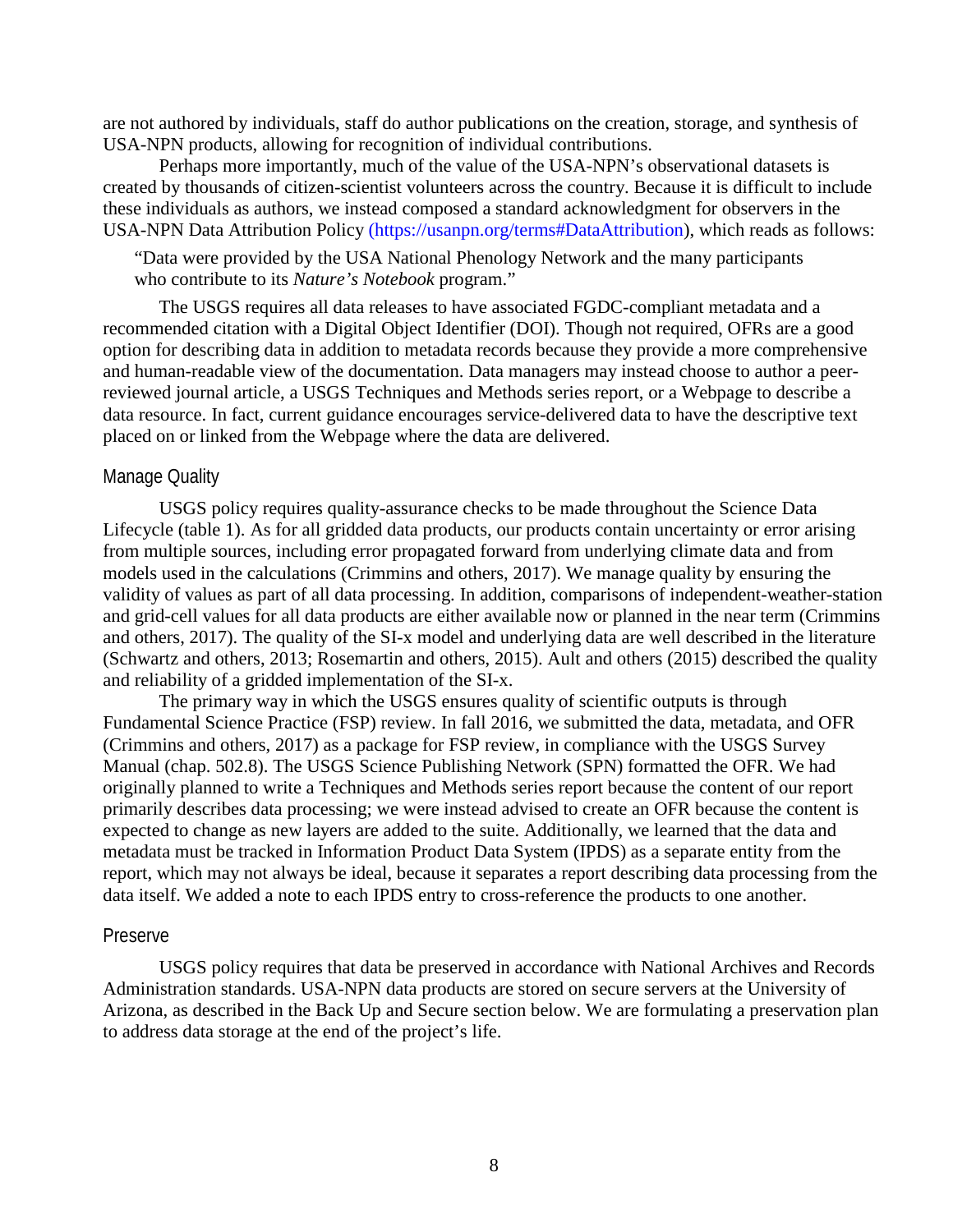#### Preserving Dynamic Data

One of the more difficult issues in the preservation of dynamic data is the creation of persistent identifiers (a unique and lasting reference to a dataset, publication, or other file). We explored a solution based on "snapshotting" dynamic databases that was suggested by the Research Data Alliance (Rauber and others, 2016). This approach would require dataset versioning (in other words storing all previous versions of the data) or maintaining a static copy of every dataset downloaded in order to function correctly, which we found to be too costly both programmatically and in terms of storage space. Instead, we opted to create a single DOI through the USGS DOI Tool for the landing page that describes the suite of Spring Index products and serves as a portal for all data access (https://doi.org/10.5066/F7XD0ZRK). Although using a single DOI enables preservation and persistent access to the data, we recognize that this approach limits the data's provenance, so we are seeking lower-cost solutions to this issue.

#### Publish/Share

USGS policy requires that data supporting scholarly conclusions be reviewed, approved, and available free of charge to the public (table 1). Once we were ready to share these data products, we requested informal review from two external reviewers. We had a strong interest in sharing the provisional data with partners and potential users in spring 2016 and sought guidance on official-release procedures. Because the products were time sensitive, but had yet to receive full FSP review and approval, the USGS Bureau Approving Official advised that it was appropriate to release the new products as "non-emergency provisional data." The pre-review disclaimer that is required in all metadata and in the Geoserver layer descriptions reads as follows:

These data are preliminary or provisional and are subject to revision. They are being provided to meet the need for timely best science. The data have not received final approval by the U.S. Geological Survey (USGS) and are provided on the condition that neither the USGS nor the U.S. Government shall be held liable for any damages resulting from the authorized or unauthorized use of the data.

In spring 2016, we made the layers available directly from the Geoserver by way of OGCcompliant Web services, in compliance with the requirement to share data in widely used and nonproprietary formats, and facilitated access with Geoserver Request Builder (http://usanpn.org/geoserver-request-builder/), a software tool that creates a URL to download a layer based on a user's specifications through a user-friendly graphical user interface. At the same time, the layers were released through the USA-NPN Visualization Tool (https://www.usanpn.org/data/visualizations), together with USA-NPN observational data and

phenologically relevant climate data.

#### Publishing Dynamic Data

Although a protocol for data versioning is included on the USGS FSP Website, the USA-NPN and similar efforts do not fit neatly within existing standards because our data products are updated daily. Because dynamic datasets are relatively new and unusual within the USGS, the USGS guidance on Documenting Revisions to Data Releases was modified in response to our description of the challenges of versioning for dynamic data, to clarify that versioning is not required for such datasets, when appropriate processes for quality control are in place and documented elsewhere (for example, Crimmins and others, 2017). The procedures for managing the quality of dynamic data were developed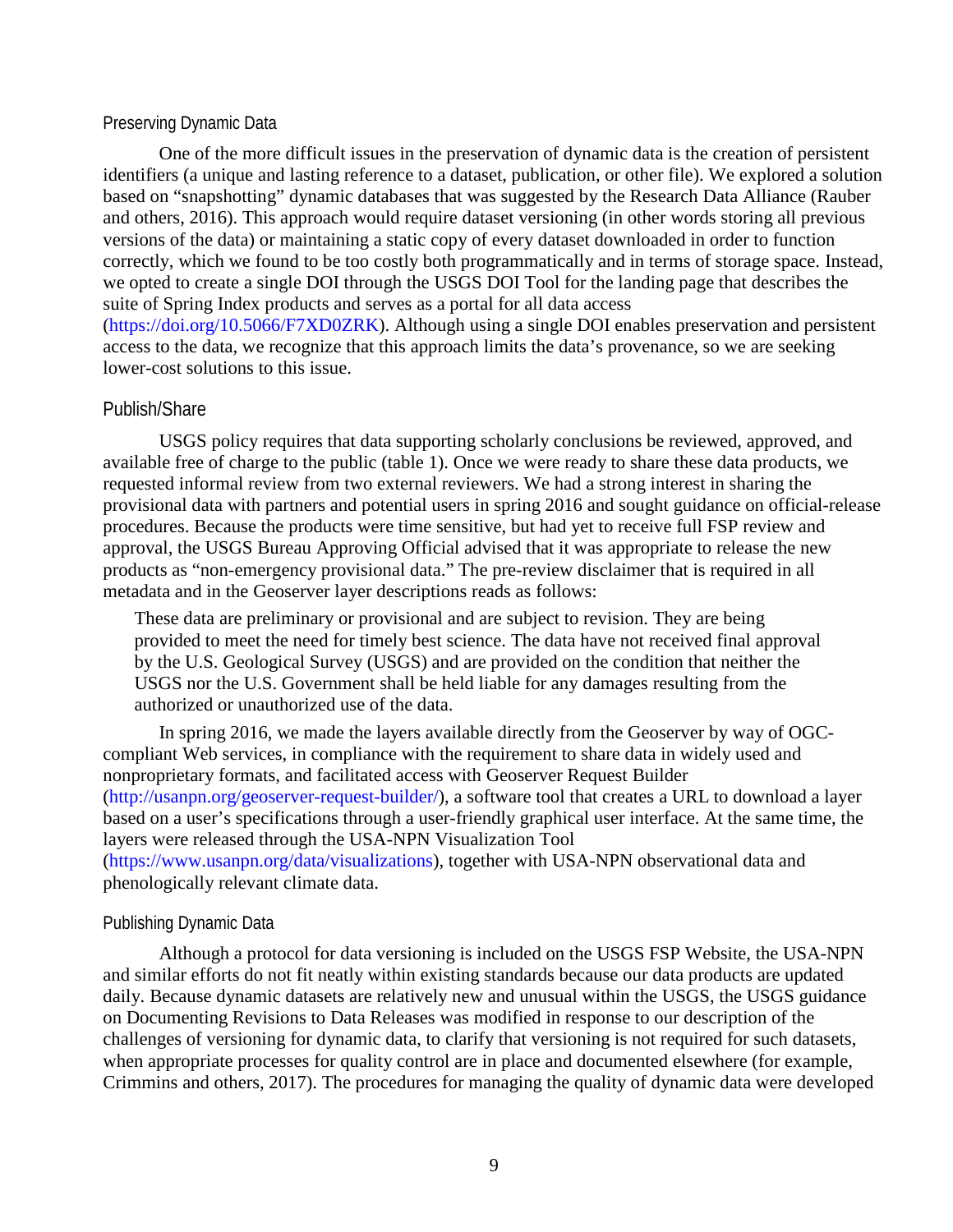by the FSP Advisory Committee; implementation of these procedures for this case study is described in the Manage Quality section above and Current Status section below.

#### Backup and Secure

USGS policy requires that backup copies of data be maintained to allow recovery from loss (table 1). All USGS data products are stored on servers at the University of Arizona. USA-NPN data are currently stored on high-quality servers, in a climate-controlled room, with appropriate security and redundancy procedures through Amazon Web Services, including weekly backups of server images, as described by the University of Arizona Information Technology Services. We are currently constructing a system to regularly export USA-NPN data to ScienceBase, so that our data will be stored in Trusted Digital Repositories (TDR), per the USGS Survey Manual (chap. 502.9) preservation requirements for digital scientific data. The data will be accessible only by administrators of the USA-NPN collection on ScienceBase to prevent multiple, potentially outdated datasets from being used.

#### **Current Status**

Once the data release and associated OFR were approved through FSP review and the OFR was released (Crimmins and others, 2017), the data became "approved" rather than "provisional." At this point, the staff updated the disclaimers in the metadata on the products themselves, the visualization tool, and metadata. The required "approved" disclaimer reads as follows:

Unless otherwise stated, all data, metadata and related materials are considered to satisfy the quality standards relative to the purpose for which the data were collected. Although these data and associated metadata have been reviewed for accuracy and completeness and approved for release by the U.S. Geological Survey (USGS), no warranty expressed or implied is made regarding the display or utility of the data on any other system or for general or scientific purposes, nor shall the act of distribution constitute any such warranty. (Fundamental Science Practices, 2016)

With further clarification from the Bureau Approving Official, we determined that our Information Technology Coordinator could serve as Data Quality Manager. The Information Technology Coordinator's review is the only review required when a new year of data is added to an existing approved data product, such as the Historical Annual Spring Indices.

## **Conclusions and Recommendations**

Our experience in bringing a suite of new, real-time products into compliance with USGS datamanagement policy resulted in the following recommendations for other groups going through a similar process. First, it is important to clarify how the various USGS data-management policies apply to the specific data resources being released. For example, at the broadest level, does Federal funding for the USA-NPN mean that an organizational DMP is required? The question of whether policy applies is also relevant at a more granular level, for example, should data be considered "emergency" or "nonemergency"?

Second, it is helpful to prioritize the different aspects of compliance and to define staff roles in achieving compliance. In a dynamic work environment, individual roles shift, policies evolve in response to new cases, and plans for data-product development respond to stakeholder interests. It is important to keep in mind that a renegotiation of priorities and roles will likely be ongoing and that regular communication among project members is critical.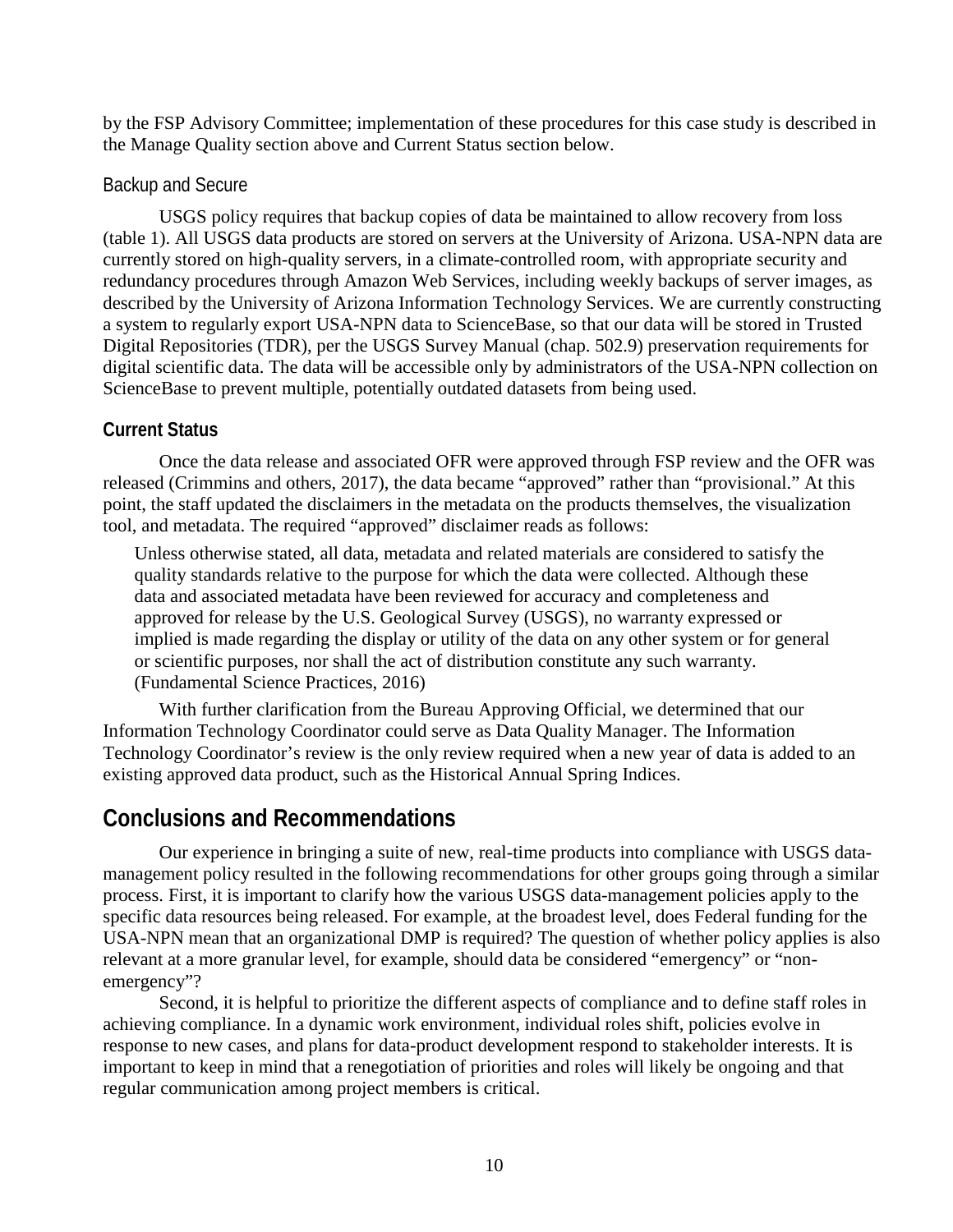Several challenges were associated with USA-NPN's multiorganizational nature. Because many of our staff members are not USGS employees, we sometimes had difficulty accessing USGS software tools (for example, for creating DOIs and metadata) and USGS internal Websites. To surmount these barriers, the USGS member of our team assigned the DOIs, whereas university staff used the Metadata Wizard (which is publicly accessible) to create and edit metadata.

Although compliance with new policies may seem overwhelming at first, taking it "one step at a time" was an effective approach, and the returns tended to increase after some of the initial implementation costs were paid. For example, writing the first DMP is more labor-intensive than updating it regularly, and over time new staff will benefit from access to the DMP. Through this project, the USA-NPN made considerable progress on data documentation and delivery. In the future, we plan to address creating better traceability for dynamic data.

Compliance can be seen as a conversation (or a negotiation) between USGS leadership—which seeks standardized solutions for open data—and individual projects or programs with unique challenges based on their scientific emphasis and the demands of their stakeholders. Following the framework of the USGS Science Data Lifecycle and relying on the associated policies and software tools, we were able to reach near compliance in a relatively short time.

The dynamic nature of USA-NPN datasets created challenges relative to USGS policy for data preservation and release. USA-NPN's dynamic data products do not need to be versioned, as described above in the Publish/Share section. For dynamic DOIs, we continue to search for a solution to achieve compliance, although this issue will likely affect all other producers of dynamic data within USGS.

The USA-NPN is a somewhat unusual group within USGS, in that its major function is operational, that is, to produce data and data products primarily in support of research and decisionmaking by collaborating partners. A more typical USGS group might be primarily responsible for science, with data management as a secondary priority. Our staffing model of pararesearch professionals enabled us to create a suite of complex, relevant, robust, well-documented, and USGScompliant datasets. As the commitment to big, open data grows throughout the Federal Government and academia, such models could be considered to improve efficiency and to reach emerging goals and priorities (for example, Werkheiser, 2017).

### **Acknowledgments**

This study was supported by USGS Cooperative Agreement G14AC00405 to the University of Arizona and by the USGS Community for Data Integration. We thank Barbara Ralston and Keith Kirk for their timely and thoughtful guidance on data-product release. Shane Selleck provided support for data-product review through IDPS. Ellen Denny, Katharine Gerst, Lee Marsh, Jeff Switzer, and Michael Crimmins made major contributions to the product-development and compliance efforts described here.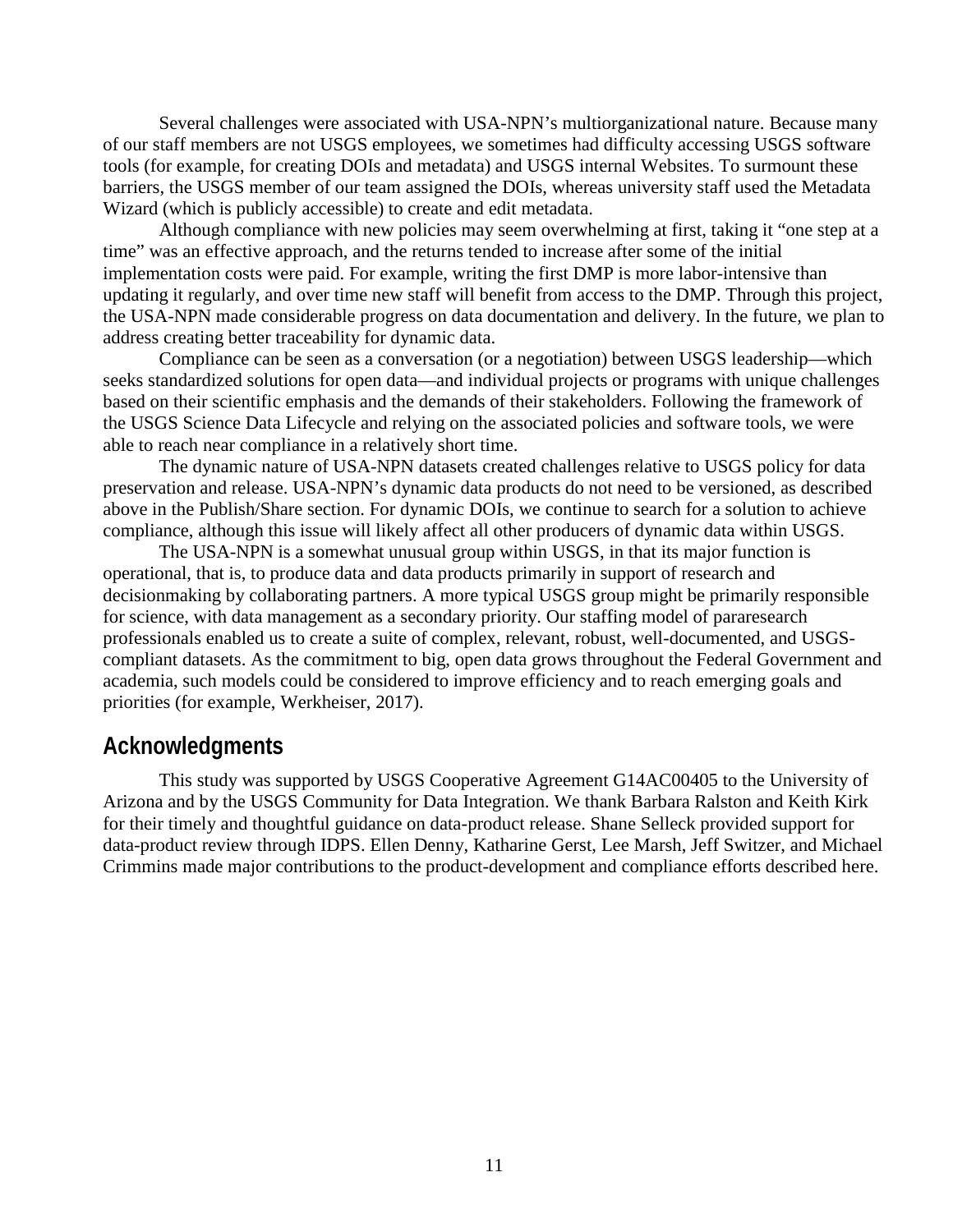## **References Cited**

- Ault, T.R., Schwartz, M.D., Zurita-Milla, R., Weltzin, J.F., and Betancourt, J.L., 2015, Trends and natural variability of North American spring onset as evaluated by a new gridded dataset of spring indices: Journal of Climate, v. 28, no. 21, p. 8363–8378.
- Chase, K.J., Bock, A.R., and Sando, R., 2017, Sharing our data—An overview of current (2016) USGS policies and practices for publishing data on ScienceBase and an example interactive mapping application: U.S. Geological Survey Open-File Report 2016–1202, 10 p., https://doi.org/10.3133/ofr20161202.
- Crimmins, T.M., Marsh, R.L., Switzer, J.R., Crimmins, M.A., Gerst, K.L., Rosemartin, A.H., and Weltzin, J.F., 2017, USA National Phenology Network gridded products documentation: U.S. Geological Survey Open-File Report 2017–1003, 27 p., https://doi.org/10.3133/ofr20171003.
- DataONE, 2016, Provide a citation and document provenance for your dataset: DataONE web page, accessed December 17, 2016, at https://www.dataone.org/best-practices/provide-citationand-document-provenance-your-dataset.
- Earth Science Information Partners, 2016, Interagency data stewardship/citations/provider guidelines: Earth Science Information Partners web page, accessed February 6, 2017, at http://wiki.esipfed.org/index.php/Interagency\_Data\_Stewardship/Citations/provider\_guideline.
- Faundeen, J.L., Burley, T.E., Carlino, J.A., Govoni, D.L., Henkel, H.S., Holl, S.L., Hutchison, V.B., Martín, E., Montgomery, E.T., Ladino, C.C., Tessler, S., and Zolly, L.S., 2013, The United States Geological Survey science data lifecycle model: U.S. Geological Survey Open-File Report 2013–1265, 4 p., http://dx.doi.org/10.3133/ofr20131265.
- Holdren, J.P., 2013, Memorandum for the heads of executive departments and agencies— Increasing access to the results of Federally funded scientific research: Executive Office of the President, Office of Science and Technology Policy dated February 22, 2013, accessed August 8, 2017, at

https://obamawhitehouse.archives.gov/sites/default/files/microsites/ostp/ostp\_public\_access\_m emo\_2013.pdf.

- Kirk, K., 2016, Use Case—Data release via USGS web site or USGS web service: USGS web page, accessed August 8, 2017, at https://www2.usgs.gov/datamanagement/documents/Data-Release-Web-Use-Case.pdf.
- Monahan, W.B., Rosemartin, A., Gerst, K.L., Fisichelli, N.A., Ault, T., Schwartz, M.D., Gross, J.E., and Weltzin, J.F., 2016, Climate change is advancing spring onset across the U.S. national park system: Ecosphere, v. 7, no. 10, http://dx.doi.org/10.1002/ecs2.1465.
- PRISM Climate Group, 2017, PRISM climate data: PRISM web page, accessed August 8, 2017, at http://prism.oregonstate.edu.
- Rauber, A., Asmi, A., van Uytvanck, D. and Pröll, S., 2016, Identification of reproducible subsets for data citation, sharing and re-use: Bulletin of IEEE Technical Committee on Digital Libraries, v. 12, no. 1, p. 6–15, accessed December 15, 2016 at https://www.rdalliance.org/system/files/documents/TCDL-RDA-Guidelines\_160411.pdf.
- Rosemartin, A.H., Denny, E.G., Weltzin, J.F., Marsh, R.L., Wilson, B.E., Mehdipoor, H., Zurita-Milla, R., and Schwartz, M.D., 2015, Lilac and honeysuckle phenology data 1956–2014: Scientific data, v. 2, https://doi.org/10.1038/sdata.2015.38.
- Schwartz, M.D., 1997, Spring index models—An approach to connecting satellite and surface phenology: Phenology in Seasonal Climates, p. 23–38.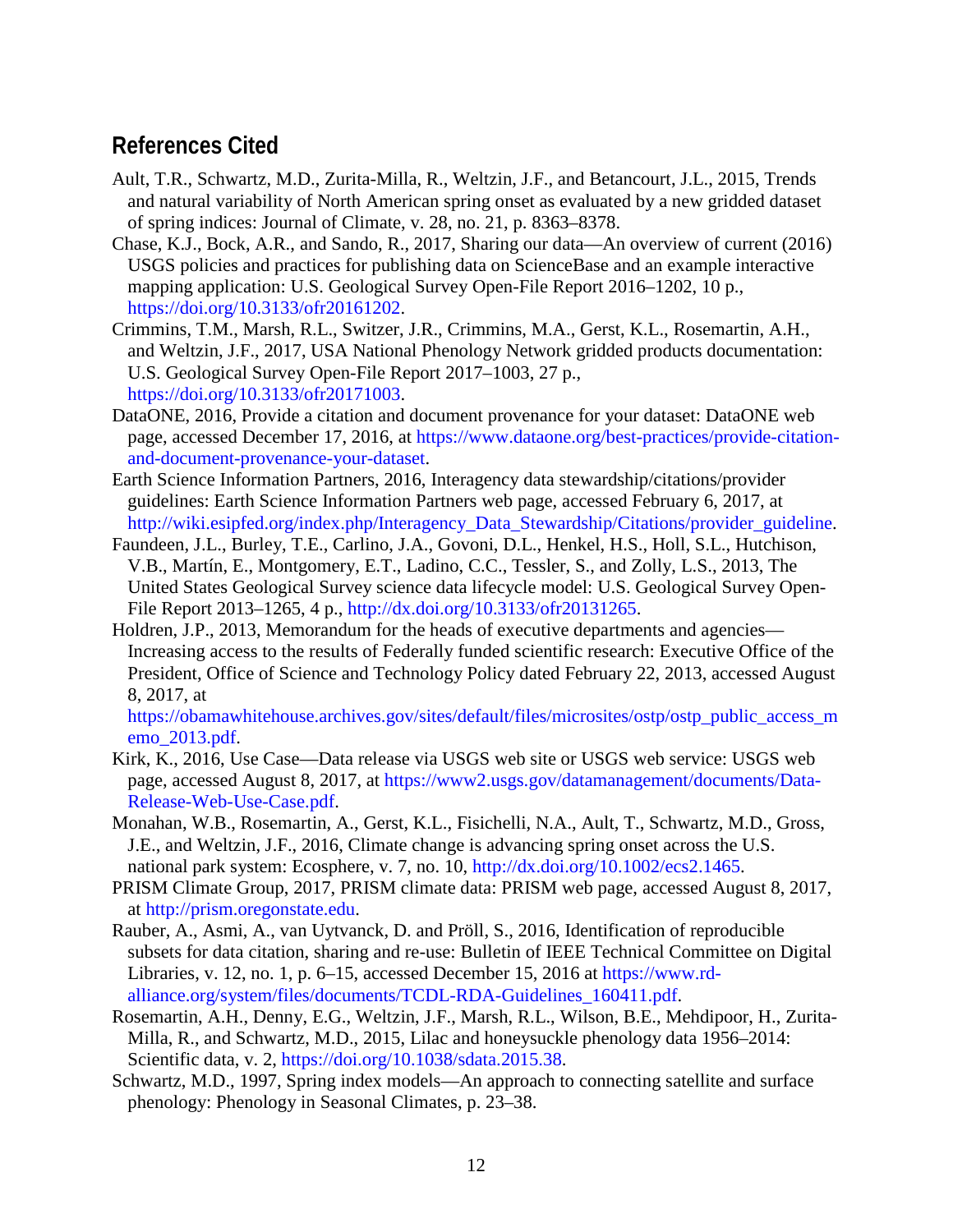- Schwartz, M.D., Ahas R., and Aasa, A.,2006, Onset of spring starting earlier across the Northern Hemisphere: Global Change Biology, v. 12, no. 2, p. 343–351.
- Schwartz, M.D., Ault T.R,. and Betancourt, J.L., 2013, Spring onset variations and trends in the continental United States—Past and regional assessment using temperature-based indices: International Journal of Climatology, v. 33, no. 13, p. 2917–2922.
- Sullivan, B.L., Phillips, T., Dayer, A.A., Wood, C.L., Farnsworth, A., Iliff, M.J., Davies, I.J., Wiggins, A., Fink, D., Hochachka, W.M., and Rodewald, A.D., 2016, Using open access observational data for conservation action—A case study for birds: Biological Conservation, v. 208, p. 5–14, http://dx.doi.org/10.1016/j.biocon.2016.04.031.
- USA-National Phenology Network National Coordinating Office, 2016a, USA National Phenology Network Data Management Plan: USA-National Phenology Network, also available at https://www.usanpn.org/files/shared/USA-NPN\_DMP\_12-5-16.pdf.
- USA- National Phenology Network National Coordinating Office, 2016b, USA-National Phenology Network Data Product Development Framework and Data Product Catalog, version 1.1: USA-NPN Technical Series 2016–001, also available at https://www.usanpn.org/files/npn/reports/USA-NPN\_Data-Product-Catalog1.1-2016Dec.pdf.
- U.S. Geological Survey, 2016, Public access to results of Federally funded research at the U.S. Geological Survey—Scholarly publications and digital data: U.S. Geological Survey web page, accessed December 22, 2016, at https://www2.usgs.gov/quality\_integrity/open\_access/downloads/USGS-PublicAccessPlan-APPROVED-v1.03.pdf.
- U.S. Geological Survey, 2017a, U.S. Geological Survey Manual. Accessed August 8 2017 at [https://www2.usgs.gov/usgs-manual/.](https://www2.usgs.gov/usgs-manual/)
- U.S. Geological Survey, 2017b, Guidance on disclaimer statements allowed in USGS science information products: U.S. Geological Survey, Fundamental Science Practices web page, accessed April 7, 2017, at https://www2.usgs.gov/fsp/fsp\_disclaimers.asp.
- Werkheiser, W., 2017, USGS Director's Annual Bureau Guidance for Fiscal Year 2018: U.S. Geological Survey Memorandum, dated June 9, 2017.